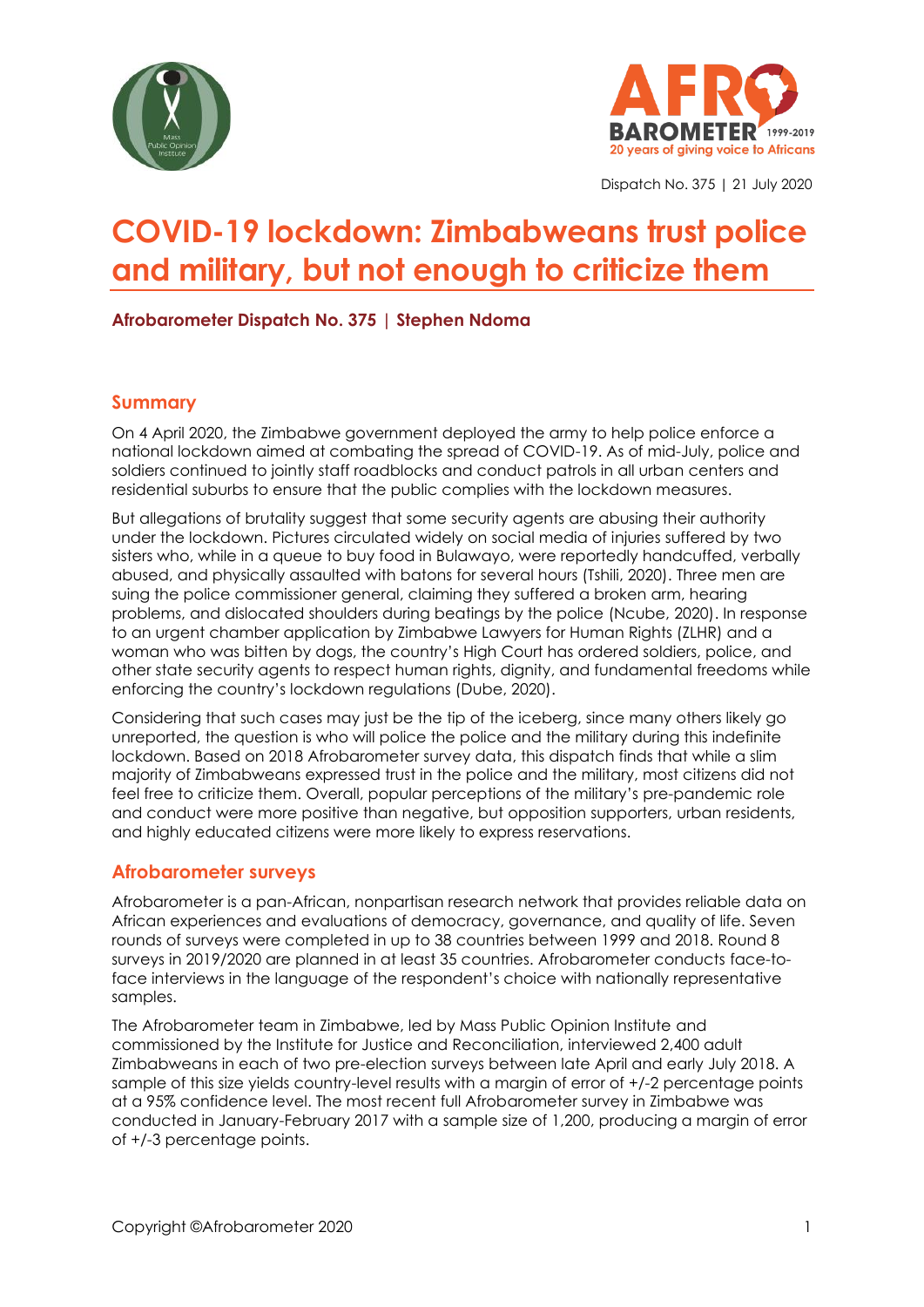

# **Key findings**

- More than half of Zimbabweans said they trust the police (54%) and the army (56%) "somewhat" or "a lot."
	- o Trust in the police and military is low among opposition MDC-T Chamisa supporters (41% and 37%, respectively) and citizens with post-secondary education (33% and 34%).
- A maiority of Zimbabweans said they feel "not very free" or "not at all free" to criticize the police (59%) and the army (74%).
- A majority of respondents said the military "often" or "always" safeguards the country's Constitution and the rule of law (57%), helps the police maintain law and order (56%), and operates in a professional manner and respects the rights of all citizens (54%).
- But this view is shared by fewer than half of urban residents, highly educated citizens, and MDC-T Chamisa supporters.

#### **Trust in the police and the army**

The police and the military are key institutions in Zimbabwe, historically linked closely to the ruling ZANU-PF party (International Security Sector Advisory Team, 2019). As of mid-2018, a slim majority of citizens said they trust the police (54%) and the army (56%) "somewhat" or "a lot" (Figure 1). About four out of 10 said they trust them "just a little" or "not at all" (44% for the police, 40% for the army).



**Figure 1: Trust in the police and the army** | Zimbabwe | July 2018

*Respondents were asked: How much do you trust each of the following, or haven't you heard enough about them to say?*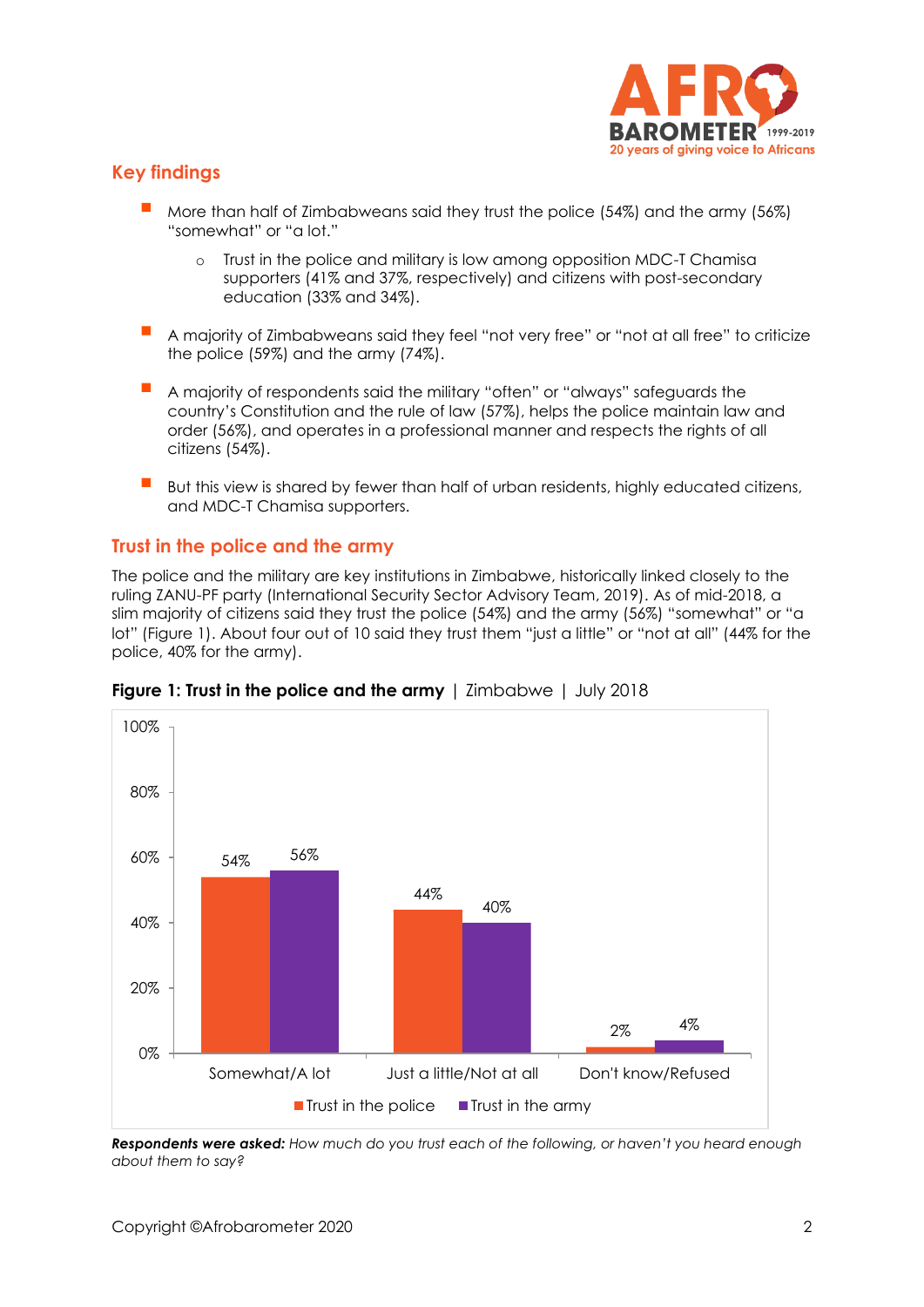

Trust in these two state institutions was fairly consistent across most key socio-demographic groups but varied greatly by political-party affiliation,<sup>1</sup> with ZANU-PF supporters roughly twice as likely to express trust as MDC-T Chamisa adherents (Figure 2). Respondents with postsecondary education were far less likely to say they trust the police and military than their less-educated counterparts. And expressed trust in both agencies was 10 percentage points higher in rural than in urban areas.





*Respondents were asked: How much do you trust each of the following, or haven't you heard enough about them to say? (% who said "somewhat" or "a lot")*

Geographically, trust levels were highest in Masvingo, Mashonaland West, and Mashonaland East provinces and lowest in Matabeleland North and Bulawayo (Figure 3).

<sup>1</sup> Afrobarometer determines political-party affiliation based on responses to the questions "Do you feel close to any particular political party?" and, if yes, "Which party is that?"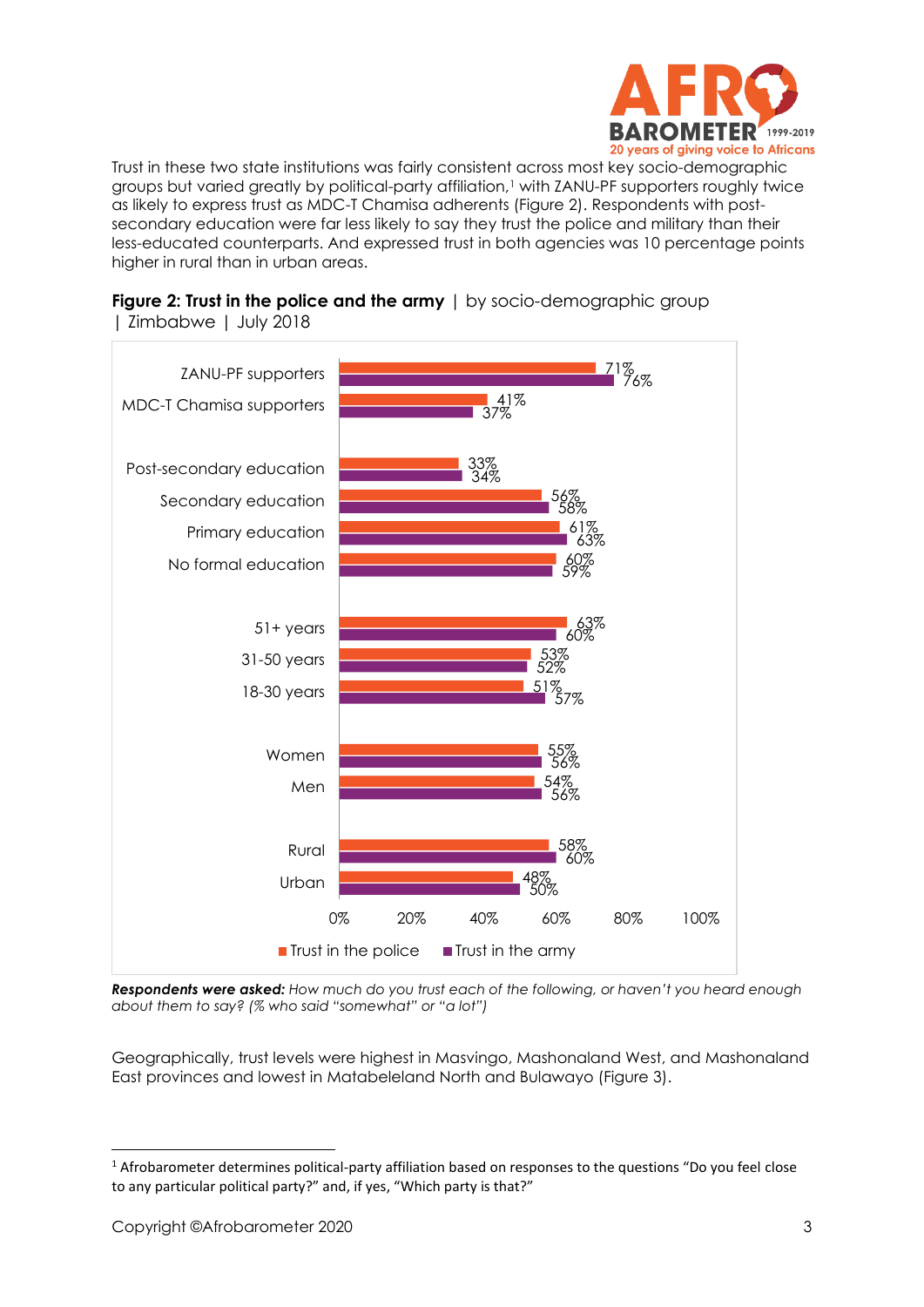



**Figure 3: Trust in the police and the army** | by province | Zimbabwe | July 2018

*Respondents were asked: How much do you trust each of the following, or haven't you heard enough about them to say? (% who said "somewhat" or "a lot")*

Over time, the military has generally enjoyed greater popular trust than the police, both in Zimbabwe and across the continent. In Afrobarometer's Round 7 surveys in 34 African countries in 2016/2018, Zimbabweans' trust levels for the police and the military were almost identical to the 34-country averages. But in Zimbabwe, a steep drop between February 2017 (65%) and May 2018 (50%) wiped out the military's advantage on this indicator (Figure 4). One can speculate that this 15-percentage-point drop may have been due to the role the military played in "Operation Restore Legacy" in November 2017, which saw former President Robert Mugabe resign under pressure from the military. On the other hand, trust in the police has been on a slow increase since 2005, though it has never exceeded a slim majority.



**Figure 4: Trust in the army and the police** | Zimbabwe | 1999-2018

*Respondents were asked: How much do you trust each of the following, or haven't you heard enough about them to say? (% who said "somewhat" or "a lot")*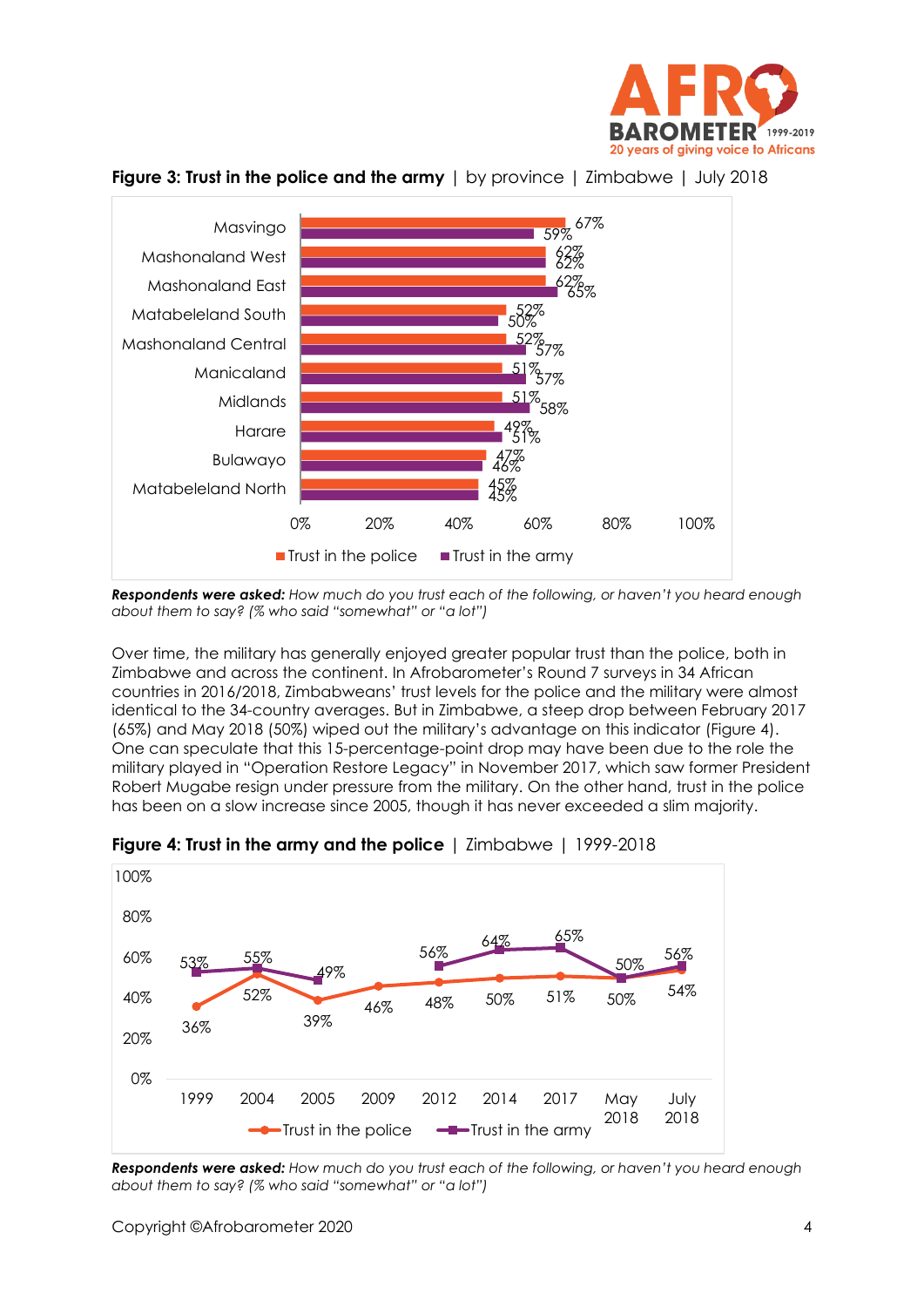

# **Freedom to criticize the police and the army**

Do Zimbabweans feel free to criticize these two state institutions? How free are people under lockdown conditions to report any abuse that they may suffer at the hands of law enforcement agents? A majority of respondents said they feel "not very free" or "not at all free" to criticize the police (59%). Even more (74%) feel unfree to criticize the military (Figure 5).



**Figure 5: Freedom to criticize police and army** | Zimbabwe | July 2018

*Respondents were asked: In this country, how free do you feel to criticize the following: The police? The army?*

Urban and rural residents, different age groups, and even ZANU-PF and MDC-T Chamisa supporters differed little in how free they feel to criticize the police and the army.

Do your own analysis of Afrobarometer data – on any question, for any country and survey round. It's easy and free at www.afrobarometer.org/online-data-analysis. Respondents with post-secondary education were more likely to feel free to criticize the military (though not the police) than their lesseducated counterparts, and women felt less free than men with regard to both agencies (Figure 6).

Geographically, the Midlands province (81%) and Harare (80%) had the highest proportions of respondents who said they feel unfree to criticize the army. With regard to voicing

criticism of the police, residents of Matabeleland South (67%), Midlands (67%), and Manicaland (66%) were most likely to say they feel unfree.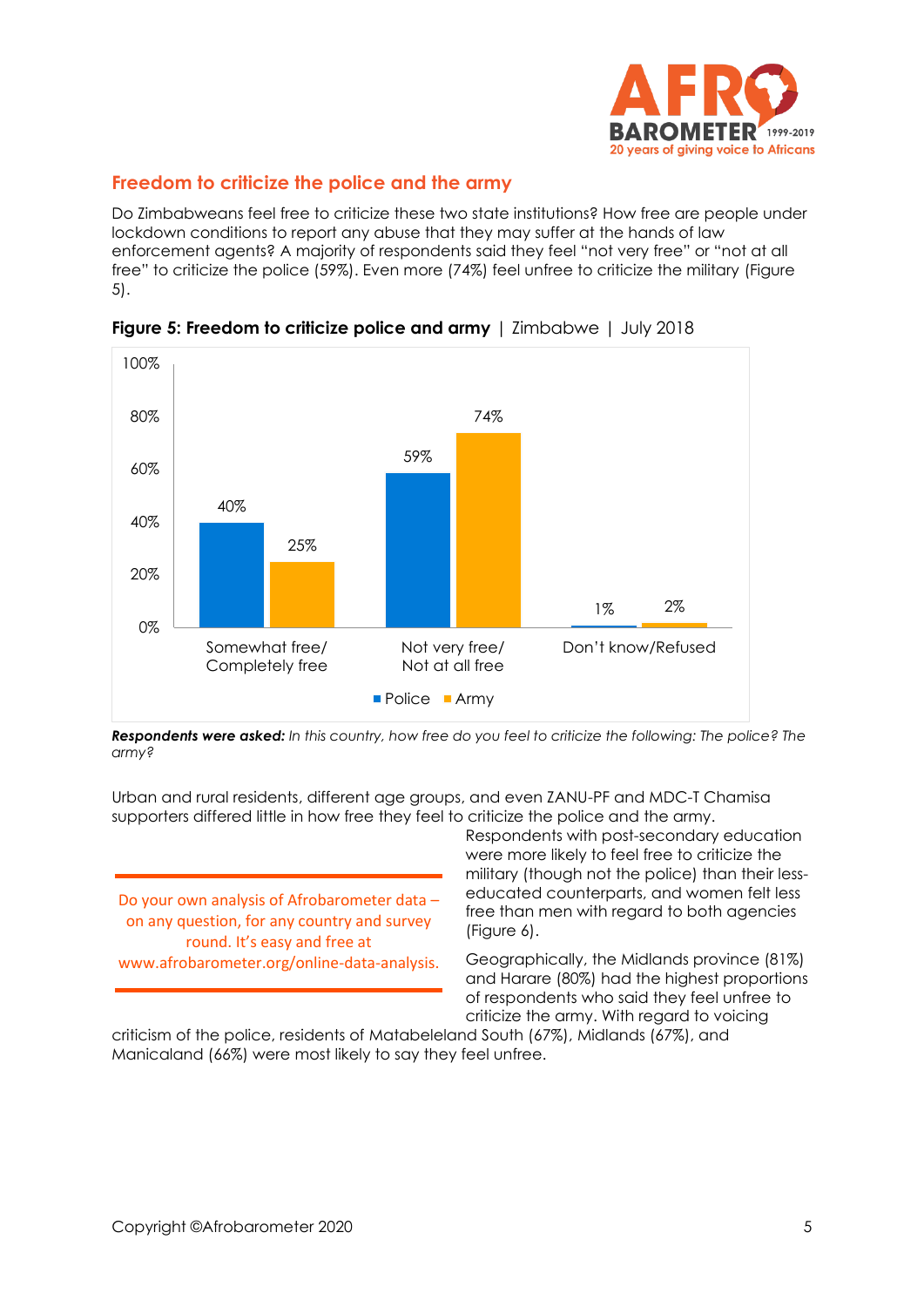



**Figure 6: Not free to criticize police and army**  $|$  by socio-demographic group | Zimbabwe | July 2018

*Respondents were asked: In this country, how free do you feel to criticize the following: The police? The army? (% who said "not very free" or "not at all free")*

## **Perceptions of military's role and conduct**

In general, Zimbabweans' perceptions of the military's role and conduct were more positive than negative. Asked to what extent the army safeguards the country's Constitution and the rule of law, a majority (57%) said it does so "often" or "always," while 20% said "sometimes" and 15% said "rarely" or "never" (Figure 7).

Views were similar on the extent to which the military helps the police maintain law and order, with 56% saying this is "often" or "always" the case.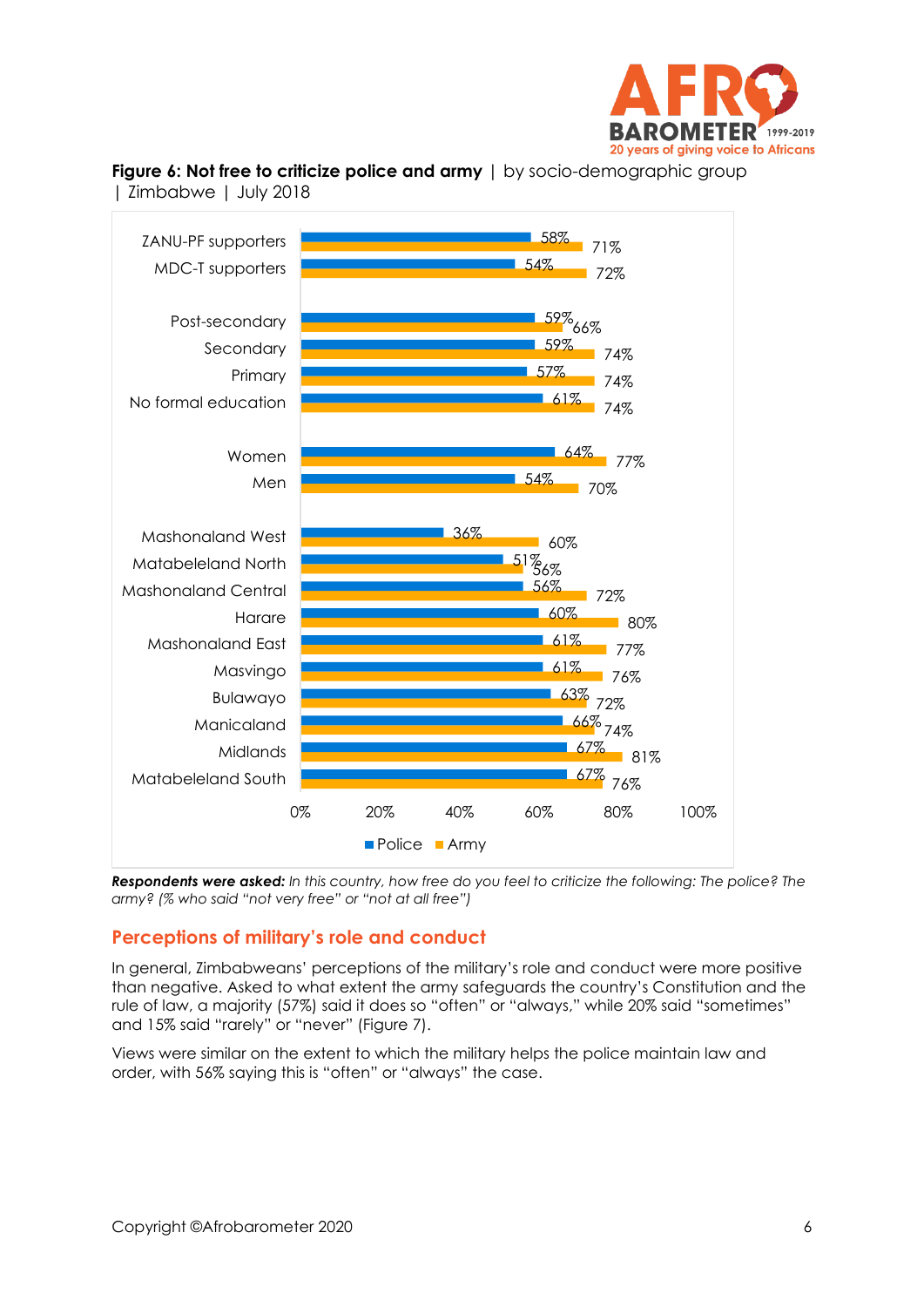



**Figure 7: Military safeguards Constitution and rule of law, assists police in maintaining law and order** | Zimbabwe | July 2018

*Respondents were asked: In your opinion, to what extent do the military of our country: Safeguard Zimbabwe's Constitution and the rule of law? Assist the police in maintaining law and order?*

Overall, a slim majority (54%) of Zimbabweans said the military "often" or "always" operates professionally and respects the rights of all citizens, a 4-percentage-point improvement from early 2017. However, four out of 10 held a different view, with 22% saying this is only "sometimes" and 19% saying it is "rarely" or "never" true (Figure 8).





*Respondents were asked: In your opinion, to what extent do the military of our country operate in a professional manner and respect the rights of all citizens?*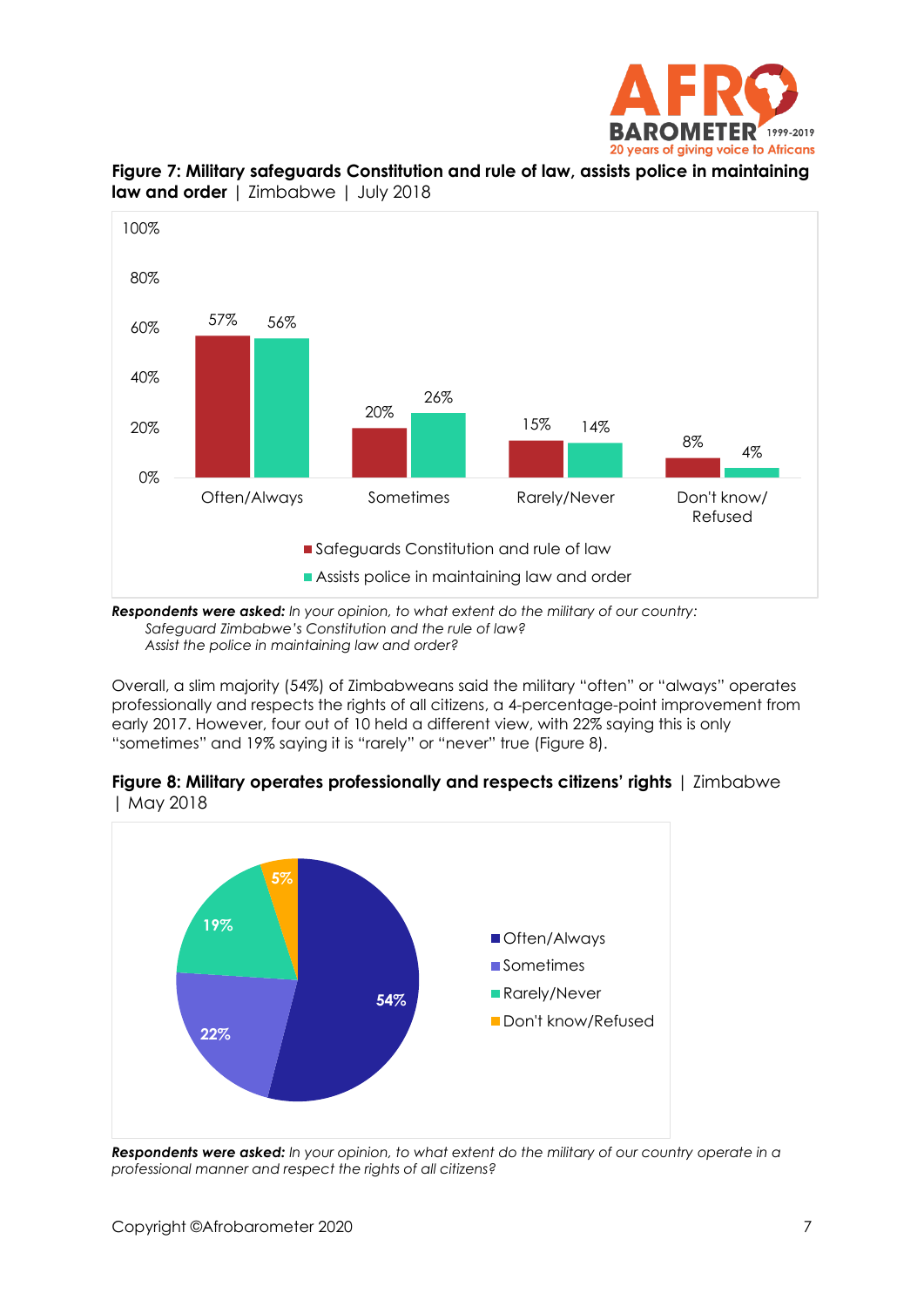

The view that the military generally safeguards the Constitution and the rule of law was more pronounced among ZANU-PF supporters (77%), respondents with no formal education (72%), older citizens (65%), and rural residents (64%) (Figure 9). Only one-third (33%) of MDC-T Chamisa adherents and one-fourth (26%) of Matabeleland South residents agreed.

The response pattern was very similar when it comes to the military's role in assisting the police in maintaining law and order and its professional conduct (not shown).



**Figure 9: Military safeguards Constitution and rule of law** | by socio-demographic group | Zimbabwe | July 2018

*Respondents were asked: In your opinion, to what extent do the military of our country safeguard Zimbabwe's Constitution and the rule of law?*

## **Conclusion**

Even before the COVID-19 pandemic and attendant measures to contain its spread, public trust in Zimbabwe's police and military fell well short of overwhelming. Perhaps most disturbing is that a majority of citizens said they do not feel free to criticize these institutions, which may prevent them from reporting abuses.

Significant proportions of the population also doubted the military's professionalism and its role in safeguarding the rule of law.

Given their mandate to enforce unpopular lockdown measures, the police and military need to build public trust and cooperation to succeed.